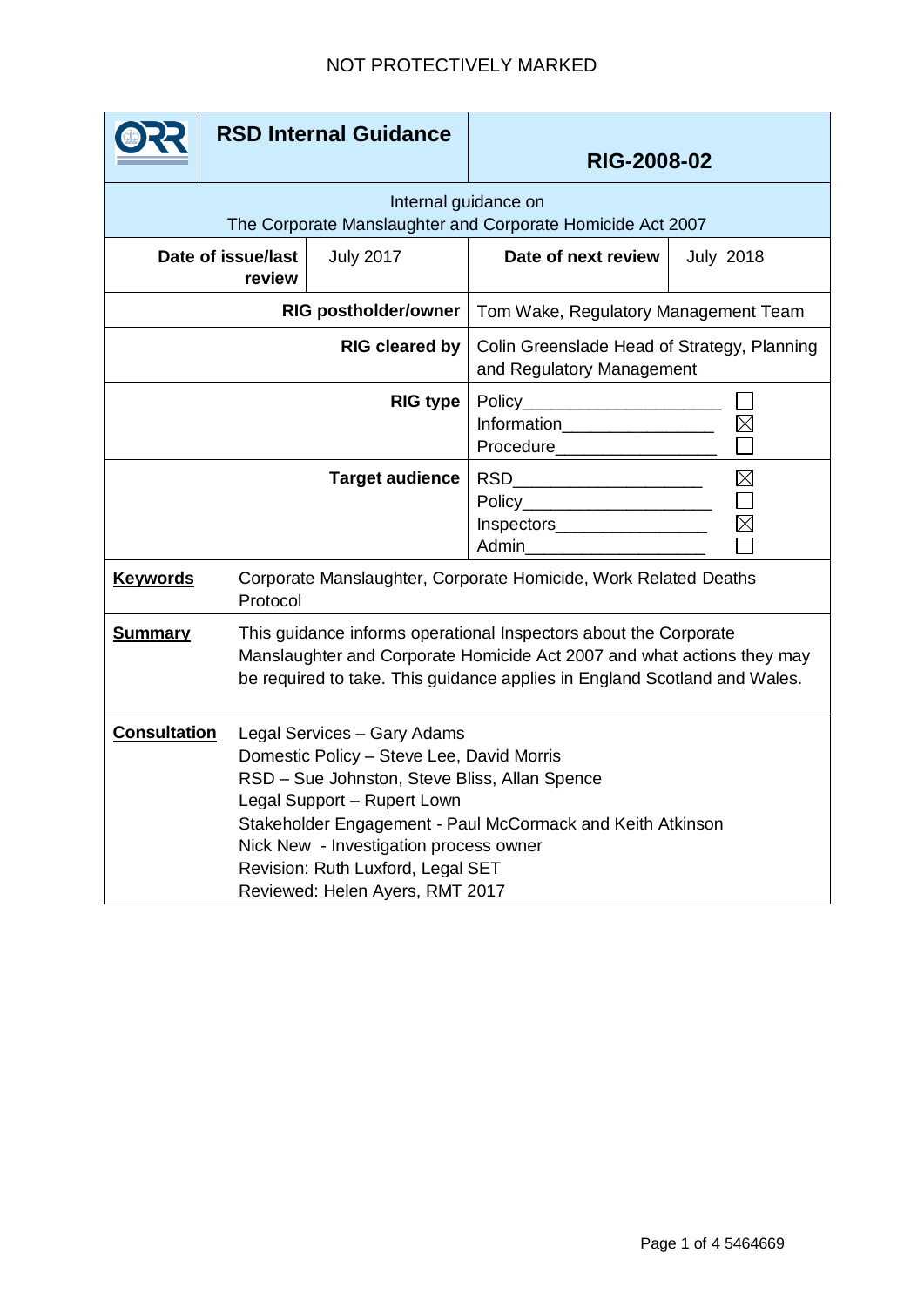- **Detail** 1. The Corporate Manslaughter and Corporate Homicide Act 2007 (CM&CHA) came into force on 6 April 2008. The Act is available on [http://www.legislation.gov.uk/ukpga/2007/19/contents.](http://www.legislation.gov.uk/ukpga/2007/19/contents)
	- 2. The Act itself imposes no new duties or obligations but creates a new offence under which a company can be prosecuted when a death resulting from work activity can be proven to have been caused by breach of a 'relevant duty of care' owed by the company to the deceased. The jury must decide if the breach of that duty was a 'gross breach' and that it was a result of the way in which the company's activities were organised by its 'senior management'.
	- 3. Responsibility for the investigation and prosecution of such offences rests with either the Police or BTP and CPS or PF, as is appropriate to the circumstances, but it is anticipated that RSD Inspectors will be closely involved in such investigations and need to consider the following issues.
	- 4. The main impact of the Act is likely to be an increasing need for RSD inspectors to advise BTP on management of health and safety at work issues as part of a jointly investigated death.
	- 5. Inspectors managing or carrying out investigations should refer to the Work Related Deaths Protocol (WRDP) England and Wales [http://orr.gov.uk/\\_\\_data/assets/pdf\\_file/0010/5797/work-related-deaths-protocol.pdf](http://www.orr.gov.uk/__data/assets/pdf_file/0010/5797/Work-related-Death-Protocol.pdf) and Scotland<http://www.hse.gov.uk/scotland/workreldeaths.pdf> RSD Inspectors will be able to provide advice to BTP in particular on the investigation of corporate and organisational failures which may indicate an offence under either or both the CMA or HSWA and associated legislation.
	- 6. The memorandum of understanding [http://www.orr.gov.uk/\\_\\_data/assets/pdf\\_file/0019/3790/ORR-RAIB-BTP-](http://www.orr.gov.uk/__data/assets/pdf_file/0019/3790/ORR-RAIB-BTP-ACPO_MOU_April_2006.pdf)[ACPO\\_MOU\\_April\\_2006.pdf](http://www.orr.gov.uk/__data/assets/pdf_file/0019/3790/ORR-RAIB-BTP-ACPO_MOU_April_2006.pdf) (and for Scotland http://www.orr.gov.uk/ data/assets/pdf\_file/0020/3791/ORR-RAIB-BTP-ACPOS-[COPFS-0406.pdf\)](http://www.orr.gov.uk/__data/assets/pdf_file/0020/3791/ORR-RAIB-BTP-ACPOS-COPFS-0406.pdf) states that where 'serious criminal offending' is clearly indicated the criminal investigation will normally take precedence over the RAIB investigation.
	- 7. Evidence to support the offence can only date from the commencement of the Act, i.e. evidence about the action of Senior Management must date from 6 April 2008.
	- 8. Inspectors should also remind themselves of ORR's procedures for investigating major incidents [https://orr.app.box.com/files/0/f/25750816449/1/f\\_166865155194.](https://orr.app.box.com/files/0/f/25750816449/1/f_166865155194)
	- 9. The offence requires the involvement of senior management in failing to manage the company or its affairs in an acceptable manner. Guidance on what senior managers might be expected to do can be found in 'Leading Health and Safety at Work' a joint IOD and HSE publication<http://www.hse.gov.uk/pubns/indg417.pdf> .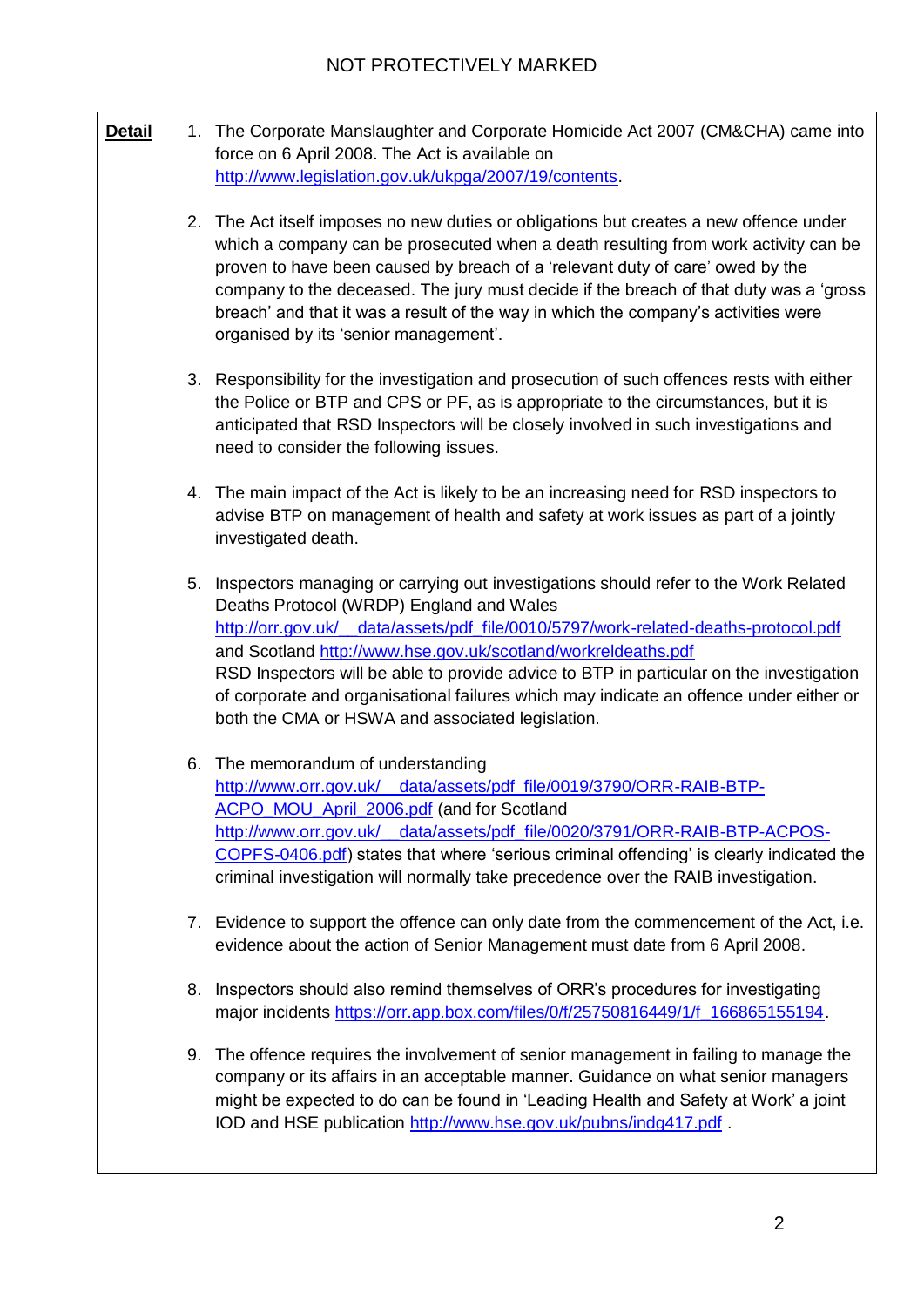- 10. The use of a [joint decision making log](https://orr.box.com/s/yl1e2s8giyds3e0btzw5bwp44wlhxahu) for such investigations is recommended.
- 11. Evidence gathered may be shared between the parties involved in the investigation. BTP might ask RSD Inspectors to use Section 20 HSWA powers to enforce the production of material for a manslaughter case. HSE Senior Legal Advisor has produced guidanace on this matter. See RGD 2013-07.
- 12. Following the WRDP should ensure that safety issues are identified speedily and acted upon, and to enable an investigation to continue under HSWA should corporate manslaughter not be appropriate.
- 13. CPS may prosecute corporate manslaughter and health and safety offences in the same proceedings, provided all the charges arose from the same circumstances.

## **Legal aspects of the Act:**

- 14. In Scotland, the offence created is called corporate homicide: in England and Wales, corporate manslaughter.
- 15. An 'organisation' includes a partnership and CM&CHA Section 14 provides for proceedings to be brought in the name of the partnership as if it were a body corporate, not against individual partners.
- 16. The test for a duty of care in *Caparo Industries PLC v Dickman* [1990] 1 All ER 568 is wider than the test applied to HSWA 1974 offences. CM&CHA may mean RSD involvement in investigations of deaths that would not have involved RSD previously.
- 17. BTP will need to prove a breach of Health and Safety Legislation. RSD is likely to be involved in giving advice on this with regard to all the possible statutory provisions that might apply.
- 18. What constitutes a gross breach is at CM&CHA Section 1(4)(b) where the conduct of the organisation falls far below what can reasonably be expected in the circumstances.
- 19. Senior Management is defined at CM&CHA Section 1(4)(c).
- 20. CM&CHA Section 8 further expands on the factors for a jury to consider when deciding if the breach of the duty of care was a gross breach, the jury must decide:
	- a. Whether the organisation failed to comply with any health and safety legislation that relates to the alleged breach; and if so
	- b. How serious the failure was; and
	- c. How much of a risk of death it posed.
- 21. A failure to comply with Health and Safety legislation includes legislation made under